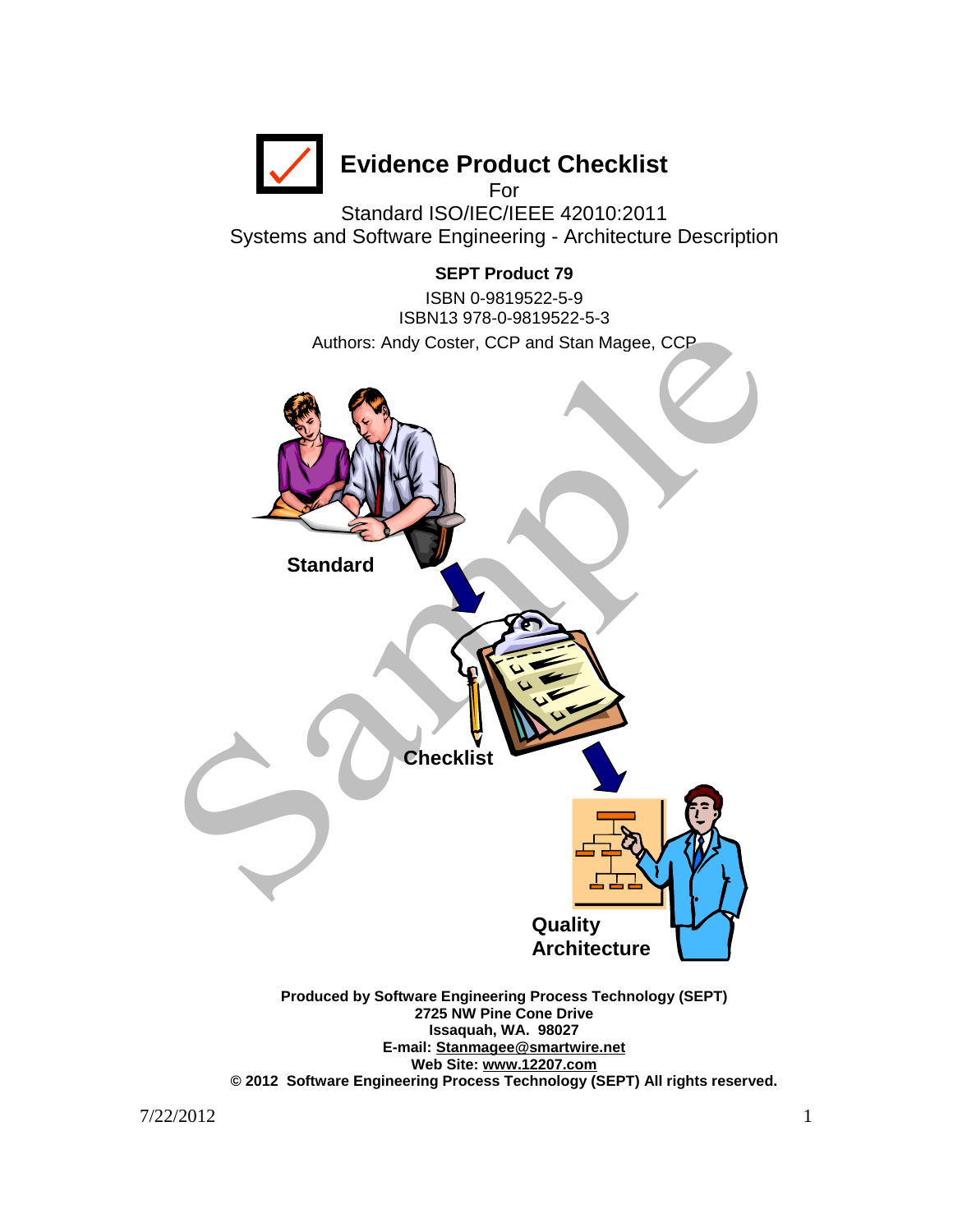# **EVIDENCE PRODUCT CHECKLIST For Standard ISO/IEC/IEEE 42010:2011 Systems and Software Engineering — Architecture Description**

**ISBN 0-9819522-5-9** 

**ISBN13 978-0-9819522-5-3** 

Authors: Andy Coster, CCP and Stan Magee, CCP

**SEPT Product 79** 

Produced by Software Engineering Process Technology (SEPT) 2725 NW Pine Cone Drive Issaquah, WA. 98027 Tel. 425-391-2344 E-mail: [Stanmagee@Smartwire.net](mailto:Stanmagee@Smartwire.net) Web Site: [www.12207.com](http://www.12207.com) and [www.15288.com](http://www.15288.com)

© 2012. Software Engineering Process Technology (SEPT) All rights reserved.

7/22/2012 2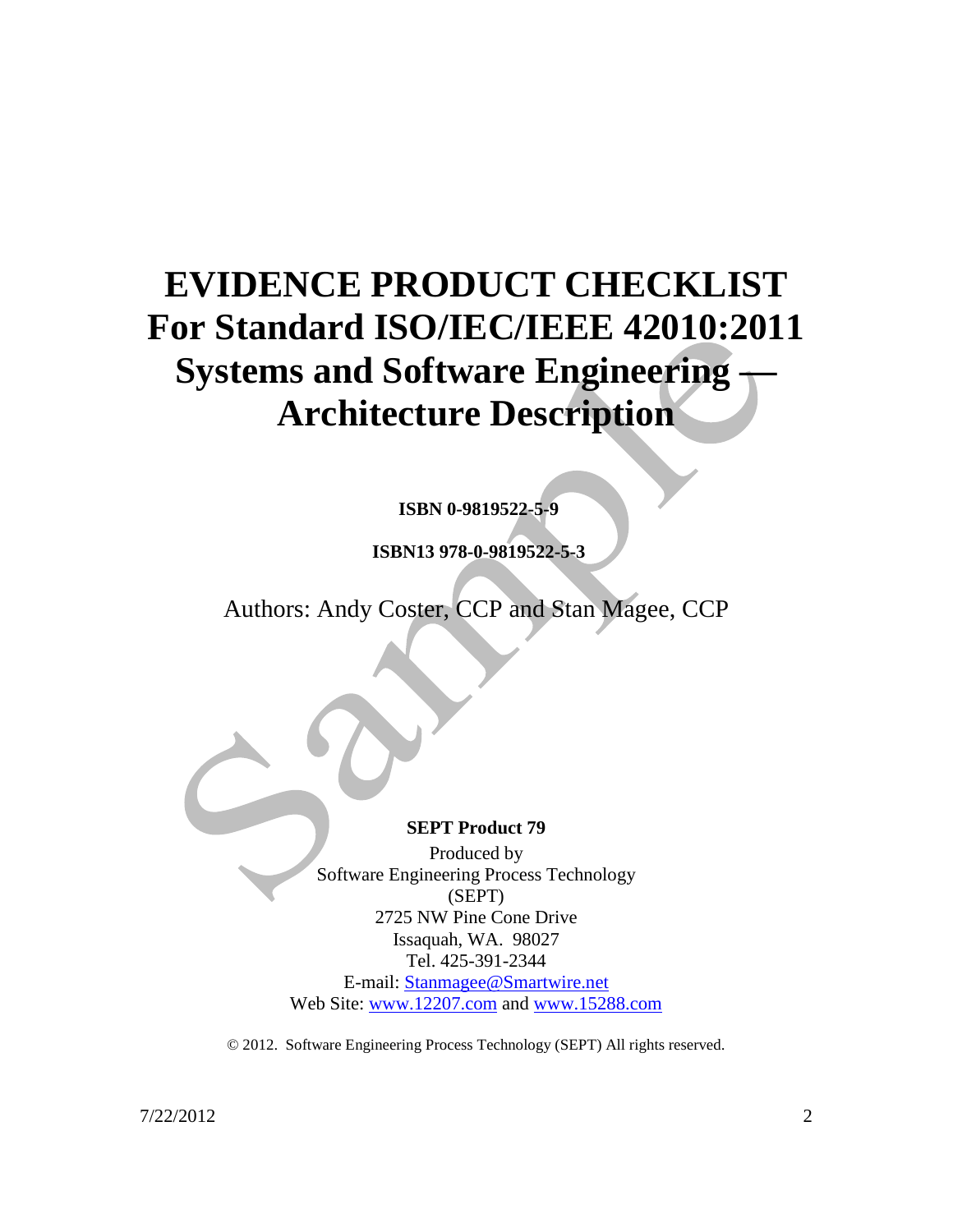# **Evidence product checklist For Standard ISO/IEC/IEEE 42010:2011 Systems and software engineering —Architecture description**

#### **Introduction**

The process of defining what is necessary for compliance with a process standard such as "ISO/IEC/IEEE 42010:2011" is often confusing and laborious because the directions contained in the standards are unclear or ambiguous. To aid in determining what is actually "required" by the document in the way of physical evidence of compliance, the experts at SEPT have produced this checklist. This checklist is constructed around a classification scheme of physical evidence comprised of policies, procedures, plans, records, documents, audits, and reviews. There must be an accompanying record of some type when an audit or review has been accomplished. This record would define the findings of the review or audit and any corrective action to be taken. For the sake of brevity this checklist does not call out a separate record for each review or audit. All procedures should be reviewed but the checklist does not call out a review for each procedure, unless the standard calls out the procedure review. In this checklist, "manuals, reports, scripts and specifications" are included in the document category. When the subject standard references another standard for physical evidence, the checklist does not call out the full requirements of the referenced standard, only the expected physical evidence that should be available.

The author has carefully reviewed the document "ISO/IEC/IEEE 42010:2011" and defined the physical evidence required based upon this classification scheme. SEPT has conducted a second review of the complete list to ensure that the documents' producers did not leave out a physical piece of evidence that a "reasonable person" would expect to find. It could certainly be argued that if the document did not call it out then it is not required; however if the standard was used by an organization to improve its process, then it would make sense to recognize missing documents. Therefore, there are documents specified in this checklist that are implied by the standard or in common use in software engineering, though not specifically called out in the document, and they are designated by an asterisk (\*) throughout this checklist. If a document is called out more than one time, only the first reference is stipulated.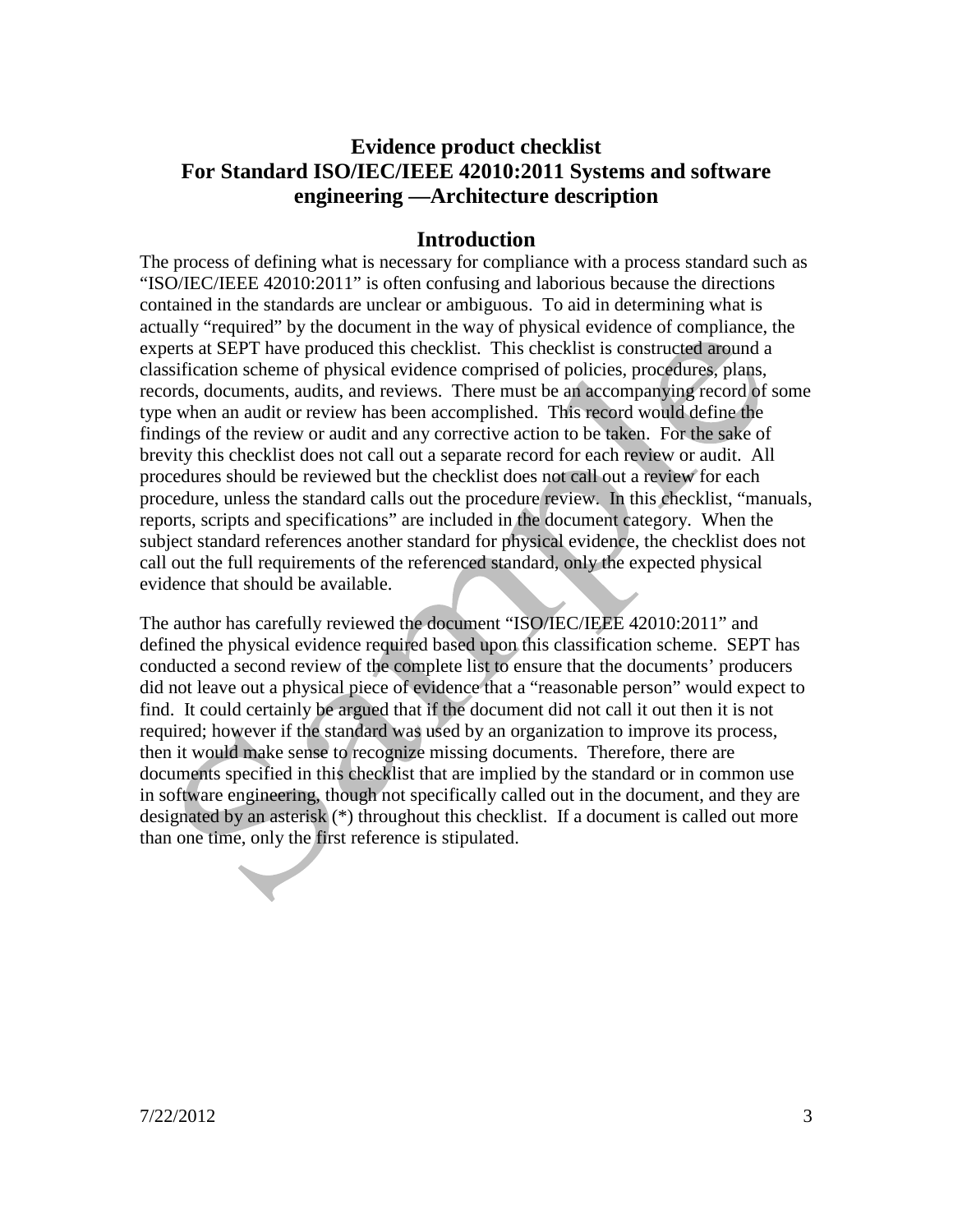There are occasional situations in which a procedure or document is not necessarily separate and could be contained within another document. For example, the "Architecture Supplementary Information Document" could be part of the" Architecture Description Information and Overview Document" The author has called out these individual items separately to ensure that the organization does not overlook any facet of physical evidence. If the organization does not require a separate document, and an item can be a subset of another document or record, then this fact should be denoted in the detail section of the checklist for that item. This should be done in the form of a statement reflecting that the information for this document may be found in section XX of Document XYZ. If the organizational requirements do not call for this physical evidence for a particular project, this should also be denoted with a statement reflecting that this physical evidence is not required and why. The reasons for the evidence not being required should be clearly presented in this statement. Further details on this step are provided in the Detail Steps section of the introduction. The size of these documents could vary from paragraphs to volumes depending upon the size and complexity of the project or business requirements.

#### **General Principles of the ISO/IEC/IEEE 42010:2011 Checklist**

This checklist was prepared by analyzing each clause of this document for the key words that signify a:

- Policy
- Procedure
- Plan
- Record
- Document (Including Manuals, Reports, Scripts and Specifications)
- Audit
- Review

This checklist specifies evidence that is unique. After reviewing the completed document, the second review was conducted from a common sense "reasonable man" approach:

- Required items are not denoted just listed without any designator.
- If a document or other piece of evidence appeared to be required, but was not called out in the document, then it is added with an asterisk

Note: These notations are listed in the footnotes for each section. The information was transferred into checklist tables, based on the type of product or evidence.

#### **Using the Checklist**

When a company is planning to use "ISO/IEC/IEEE 42010:2011 Checklist". If the company's present process does not address a standard product, then this question should be asked: Is the evidence product required for the type of business of the company? If in the view of the company the evidence is not required, the rationale should be documented and inserted in the checklist and quality manual. This rationale should pass "*the reasonable person rule.*" If the evidence is required, plans should be prepared to address the missing item(s).

7/22/2012 4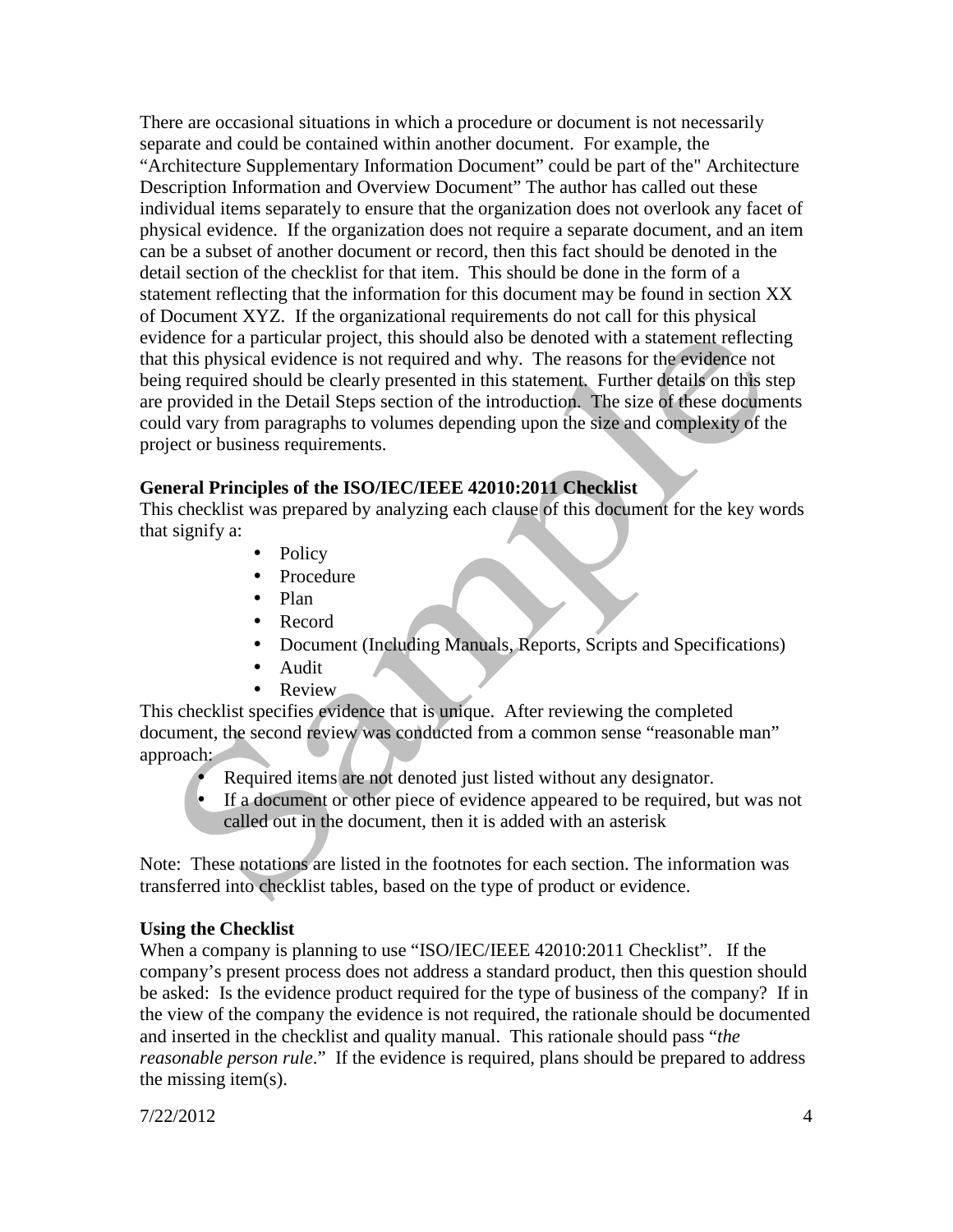## **Detail Steps**

An organization should compare the proposed output of their organization against the checklist. In doing this, they will find one of five conditions that exist for each item listed in the checklist. The following five conditions and the actions required by these conditions are listed in the table below.

|                        | <b>Condition</b>                                | <b>Action Required</b>                     |  |  |
|------------------------|-------------------------------------------------|--------------------------------------------|--|--|
| $\mathbf{1}_{\cdot}$   | The title of the documented evidence            | Record in checklist that the organization  |  |  |
|                        | specified by the checklist (document,           | is compliant.                              |  |  |
|                        | plan, etc) <i>agrees</i> with the title of the  |                                            |  |  |
|                        | evidence being planned by the                   |                                            |  |  |
|                        | organization.                                   |                                            |  |  |
| 2.                     | The title of the documented evidence            | Record in the checklist the evidence title |  |  |
|                        | specified by the checklist (document, etc)      | the organization uses and record that the  |  |  |
|                        | <i>disagrees</i> with the title of the evidence | organization is compliant, and the         |  |  |
|                        | planned by the organization but the             | evidence is the same although the title is |  |  |
|                        | content is the same.                            | different.                                 |  |  |
| $\mathcal{R}_{\alpha}$ | The title of the documented evidence            | Record in the checklist the title of the   |  |  |
|                        | specified by the checklist (document, etc)      | evidence (document, etc) in which this     |  |  |
|                        | is <i>combined</i> with another piece of        | information is contained. Note the section |  |  |
|                        | evidence.                                       | also.                                      |  |  |
| 4.                     | The title of the documented evidence            | Record in the checklist that the evidence  |  |  |
|                        | specified by the checklist (document, etc)      | is not required and the rationale for this |  |  |
|                        | <i>is not planned</i> by the organization       | decision.                                  |  |  |
|                        | because it is not required.                     |                                            |  |  |
| 5 <sub>1</sub>         | The title of the documented evidence            | Record in the checklist when this          |  |  |
|                        | called out by the checklist (document,          | evidence will be planned and reference a   |  |  |
|                        | etc) is not planned by the organization         | plan for accomplishing the task.           |  |  |
|                        | and <i>should be</i> planned by it.             |                                            |  |  |

#### **Components of the Checklist**

This checklist is composed of 8 sections:

- Section 1. Introduction
- Section 2. Checklist of all required and suggested "ISO/IEC/IEEE 42010:2011" evidence products.
- Sections 3-7. Individual checklists for each evidence type.
- Section 8. "About the Authors"

#### **Product Support**

All reasonable questions concerning this checklist or its use will be addressed free of charge for 60 days from time of purchase, up to a maximum of 4 hours consultation time.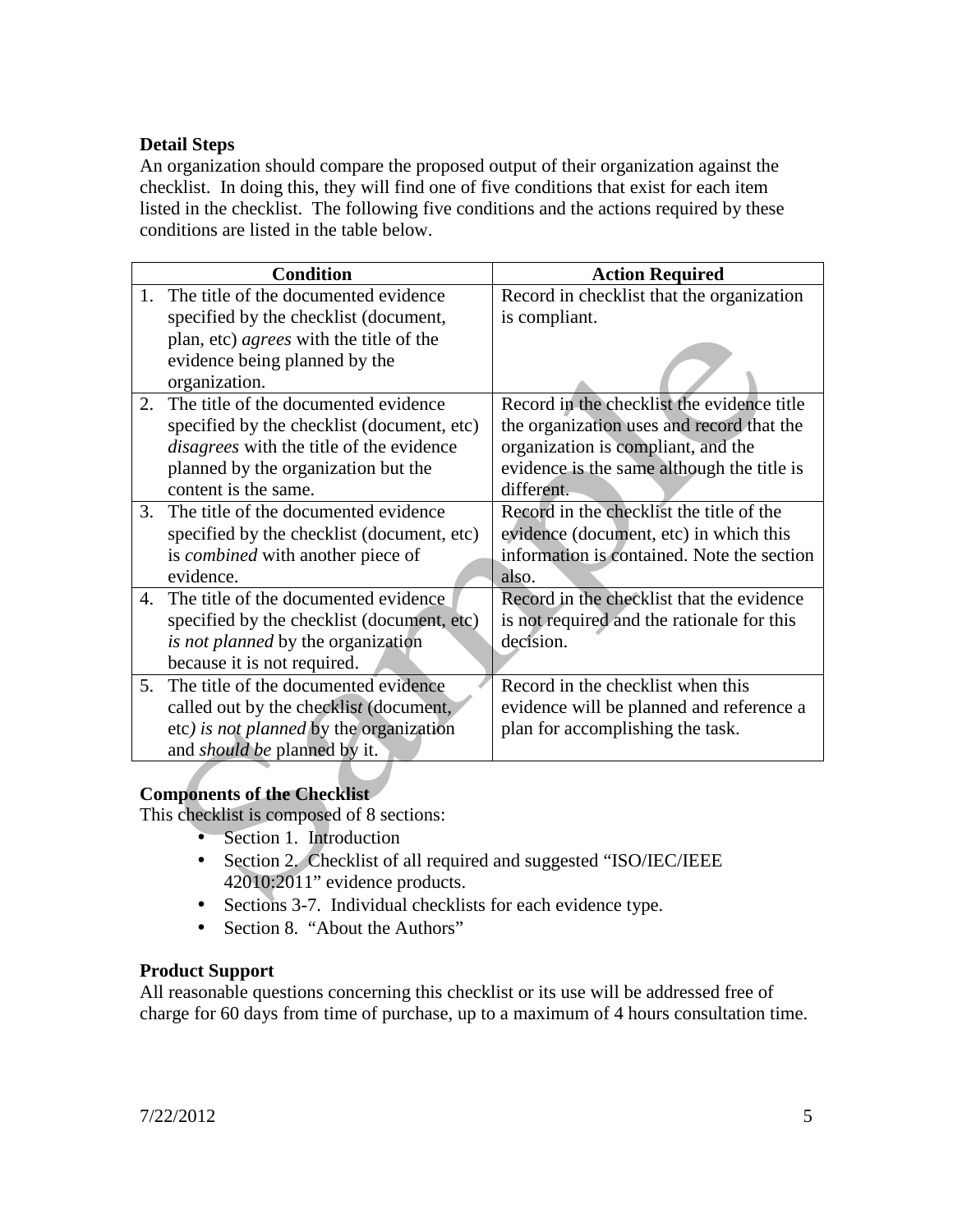## **Warranties and Liability**

Software Engineering Process Technology (SEPT) makes no warranties implied or stated with respect to this checklist, and it is provided on an "*as is"* basis. SEPT will have no liability for any indirect, incidental, special or consequential damages or any loss of revenue or profits arising under, or with respect to the use of this document.